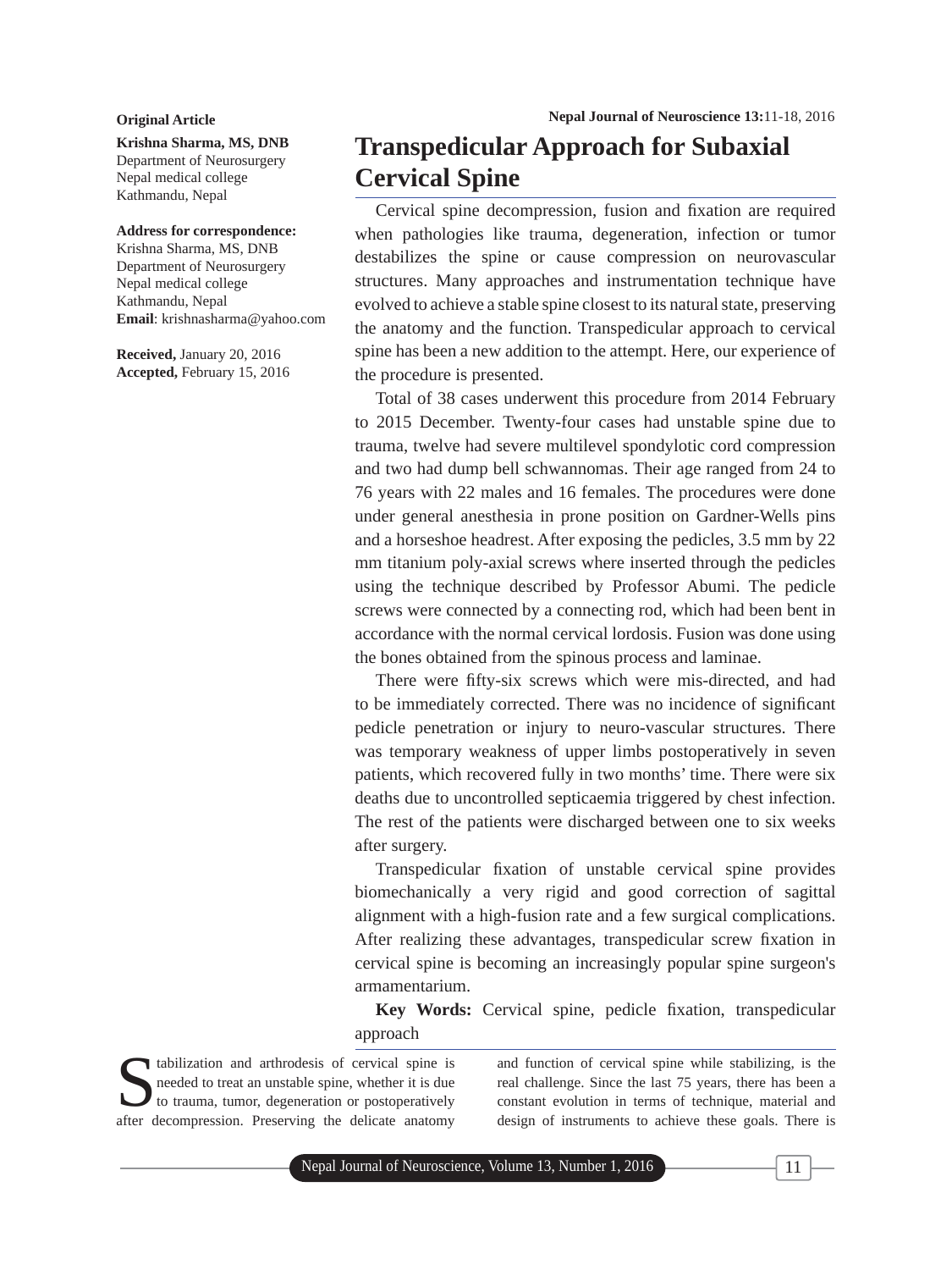

*Figure 1: A 70 years gentleman presented with severe neck pain and with quadriparesis of ASIA grade C following an alleged fall. A) MRI showed cord contusion in presence of tight cervical canal with multiple level disc protrusion. B) Cervical laminectomy and transpedicular fi xation from C3 to C7 levels.*

not much of controversy for anterior pathologies and instrumentations that are approached anteriorly. However, a number of options are available for the posterior approach and instrumentation. Among the posterior approaches, the transpedicular approach to the cervical spine is a relatively new approach with its own merits and demerits. This procedure is more useful in conditions when lamina or lateral masses are inadequate as stabilizing anchors, in cases of osteoporosis or in those cases complicated by previous surgery.7 Our experience is shared here.

# **Materials and Methods**

We had 38 patients with subaxial cervical spine pathologies who underwent transpedicular cervical fixation from February 2014 to September 2015 in Neurosurgery Departments of Nepal Medical College and B & B Hospital **(Table 1).** Twenty-four of these cases had unstable spines due to trauma, twelve had severe cervical multilevel spondylotic cord compression with clinical and imaging evidence of myelopathy and two had dump bell schwannomas. The age ranged from 24 to 76 years with 27 males and 11 females.

The trauma cases presented to the emergency department from two hours to three days after the injury. Twelve patients had sustained injury during road traffic accident, eight had a fall from either tree or cliff and four had sustained the injury during physical assaults. Neurologically, out of the twenty-four cases of trauma, four cases had ASIA grade E, 9 cases had ASIA grade D, four cases had ASIA grade C, three cases had ASIA grade



*Figure 2: A) MRI showing C4/5 and C5/6 disc protusion with canal stenosis with hyper-intensity of the cord in the region and reverse lardosis. B) Intraoperative picture showing wide laminectomy of C4 to C7and the fi xation. C) Postoperative X-ray of the cervical spine.*

B and four had ASIA grade A. Out of these, five cases had clinical features of central cord syndrome. The respiration was compromised in eleven of these cases. However, none were put on ventilator preoperatively.

All of these patients had X-ray cervical spine of anterio-posterior and lateral views. Eighteen cases out of the 24 trauma cases had CT scan done to assess the pedicular anatomy better. They all underwent MRI scan of cervical spine. Among the trauma cases, six cases had two levels burst fracture without displacement but had cord contusion. Two had multiple level lamina and spinous processes fracture involving Cervico-thoracic junction. Nine patients had multiple level injuries of vertebral bodies, spine and laminae without significant anterior compression. Six of these had evidence of cord contusion. Seven cases had severe cord contusion in presence of severe cervical canal stenosis at multiple levels. All those twelve cases with severe canal stenosis had MRI evidence of myelomalacia. The details of the tumors were shown by MRI in two cases which was suggestive of schwannoma of cervical spine at C3-4 and C 4-5 levels.

They underwent surgery within 48 hours of admission. The procedures were done under general anesthesia in prone position on Gardner-Wells traction and a horseshoe headrest. Through the midline posterior approach, the spinous processes, laminae, the pedicles and the articular processes, up to the lateral mass were exposed between C2 to T3 levels, depending on the levels of fixation needed. The insertion technique of the screws was performed as described by Prof Abumi. The entry point from C3 to C7 spines was 2mm below the margin of the superior facet joint, just lateral to the mid-point of the lateral mass or 5 to 6mm medial to the lateral edge of the lateral mass. The cortex of the entry point was penetrated by a sharp instrument, called awl. Under a fluoroscope, a hole was drilled through the pedicle into the body of cervical spine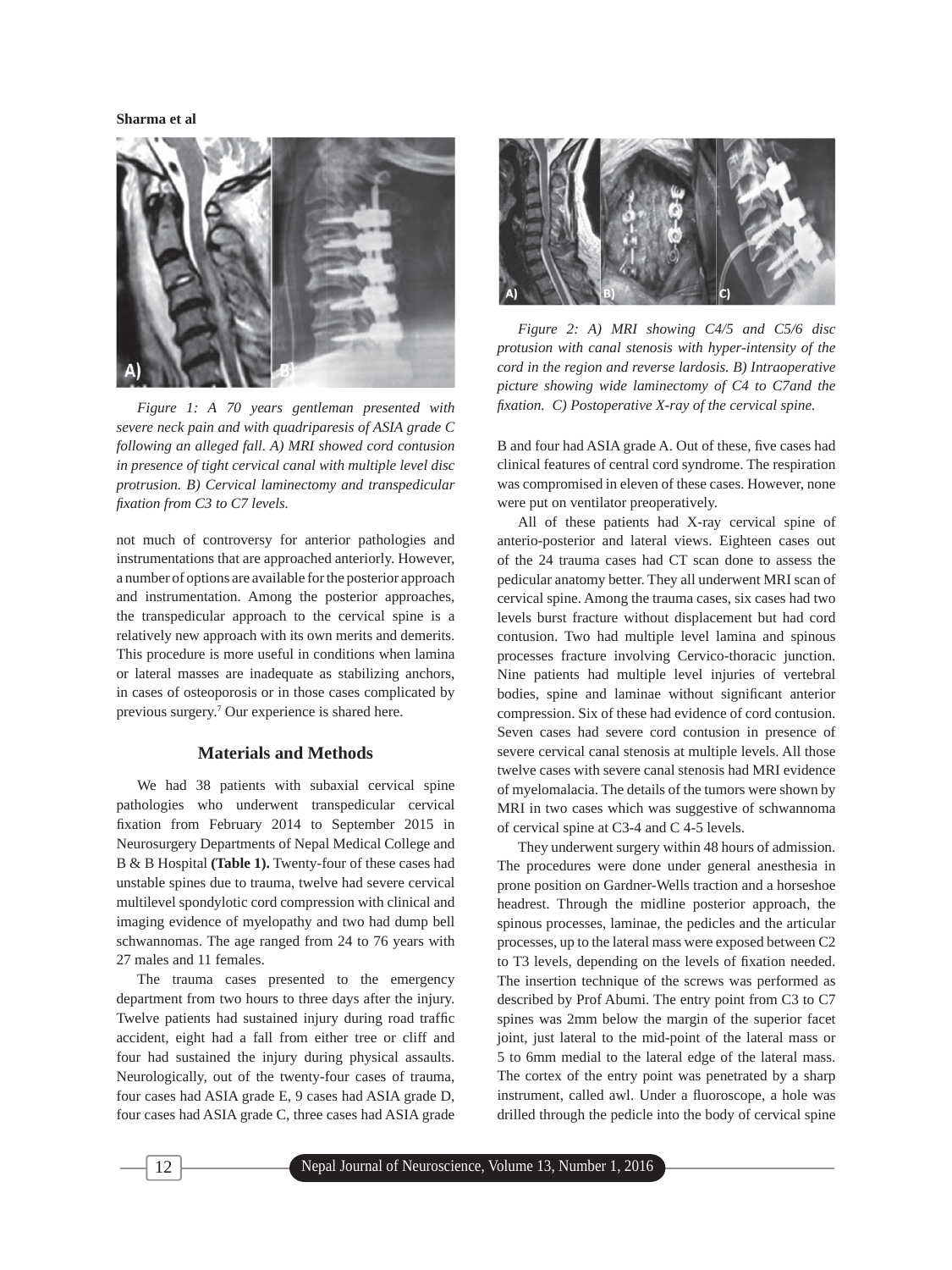#### **Subaxial Cervical Spine**



*Figure 3: A) MRI showing an enhancing mass having both intra- and extra-dural component and extending through left C3-4 foramina. B) Intraoperative picture of fixation C3 to C7. C) Postoperative X-ray after fixation.* 

using a 2.7mm high-speed drill. A drill was used to avoid further injury by the undue force required to make a track for the screws in an already unstable spine. The direction of the trajectory was 25 to 45 degree medial in the transverse plane and parallel to the superior endplate of the vertebral body in the sagittal plane.

To ensure that the pedicle is not breached, a thin soundprobe was inserted into the hole which ensured bone all around the drilled track. Then titanium cancellous screws of 3.5mm by 22mm were inserted through the same track. A wide and liberal laminectomy was performed in cases of severe canal stenosis. In cases of tumors, wide and liberal laminectomy was done in the area of tumor. The intradural part of the tumor was first removed followed by the extradural part after closing the dura. After removal of the tumor and/or decompressing the cord well, the pedicle screws were connected by interconnecting rods, which were bent to achieve the normal cervical lordosis. The bone obtained during laminectomy was placed on either side of the rods to achieve fusion. Wound was closed in layers.

All the cases of ASIA grade A and B (seven cases) underwent tracheostomy on the same sitting and they were connected to ventilator support postoperatively. The rest of the cases were extubated and put in ICU postoperatively for close monitoring.

Few cases have been illustrated **(Figure 1, 2, 3)**.

## **Results**

During the surgery, while drilling the holes, there were fifty-six screws  $(18.4\%)$ , which were found to be malpositioned. The drills had gone either very near or into the disc spaces. A fresh hole was drilled under the guidance of fluoroscope. There was no incidence of significant pedicle penetration as the track of the drill was rechecked by a sound-probe, which confirmed the tract to be in the bony structure throughout. There were incidences of gush of blood while drilling the tract from the bone marrow. However, there was no incidence of injury to vascular or neural tissues.

Postoperatively, the seven patients of ASIA grade A and B at admission were connected to ventilatory support. Attempts to wean off the ventilator were started from the next day. Respiratory insufficiency and infection was common in all these patients. Six of these patients progressed to septicaemia, multi-organ failure and ultimately died. Rest of the patients could be weaned off the ventilator and were shifted to the ward. The rest of the patients who were initially managed in ICU for close monitoring of the vitals, were shifted to the ward once they were stabilized. Out of the eight patients who had presented with severe canal stenosis with myelopathy, four developed significant chest infection and they were managed with physiotherapy and appropriate antibiotics. Postoperatively, in seven cases, there was temporary weakness of upper limbs, mainly the deltoid muscle. This could be due to iatrogenic foraminal stenosis, mainly C4-5, which recovered fully in two months' time. There were eleven cases of superficial wound infection, which improved with local care and appropriate antibiotics. The patients were discharged between one to six weeks after surgery on Philadelphia collar.

The follow up of the discharged patients was poor. Only 26 patients came for the first follow up in 2 weeks, and the number gradually reduced in the subsequent follow up in one month, three months, six months and one year. Only eleven cases have come at one-year follow up. Almost all patients had developed bilateral frozen shoulders, which improved with physiotherapy. There were no incidences of screws or rods breakage, loosening, pullout, disassembly, secondary fracture, pseudo-arthosis or loss of correction.

#### **Discussion**

True incidence of cervical injury is not known in Nepal but collectively a large number of the injuries are received every day in emergency department of hospitals at different parts of Nepal. Most of the Nepalese live at a high risk of spinal injuries i.e. unsafe house, unsafe roads and vehicles, unsafe work place with inadequate safety measures, etc. While offering treatment, the socio-economic status and the work or life-style after the treatment has also to be considered. Only one chance and one approach for treatment are available with limited resources in most of the patients. In this context, a rigid fixation which allows them to be discharged early and enabling them to return to work early, needs to be thought of. Over the years, for posterior fixation, we progressed from simple wiring to sublaminar fixation and now to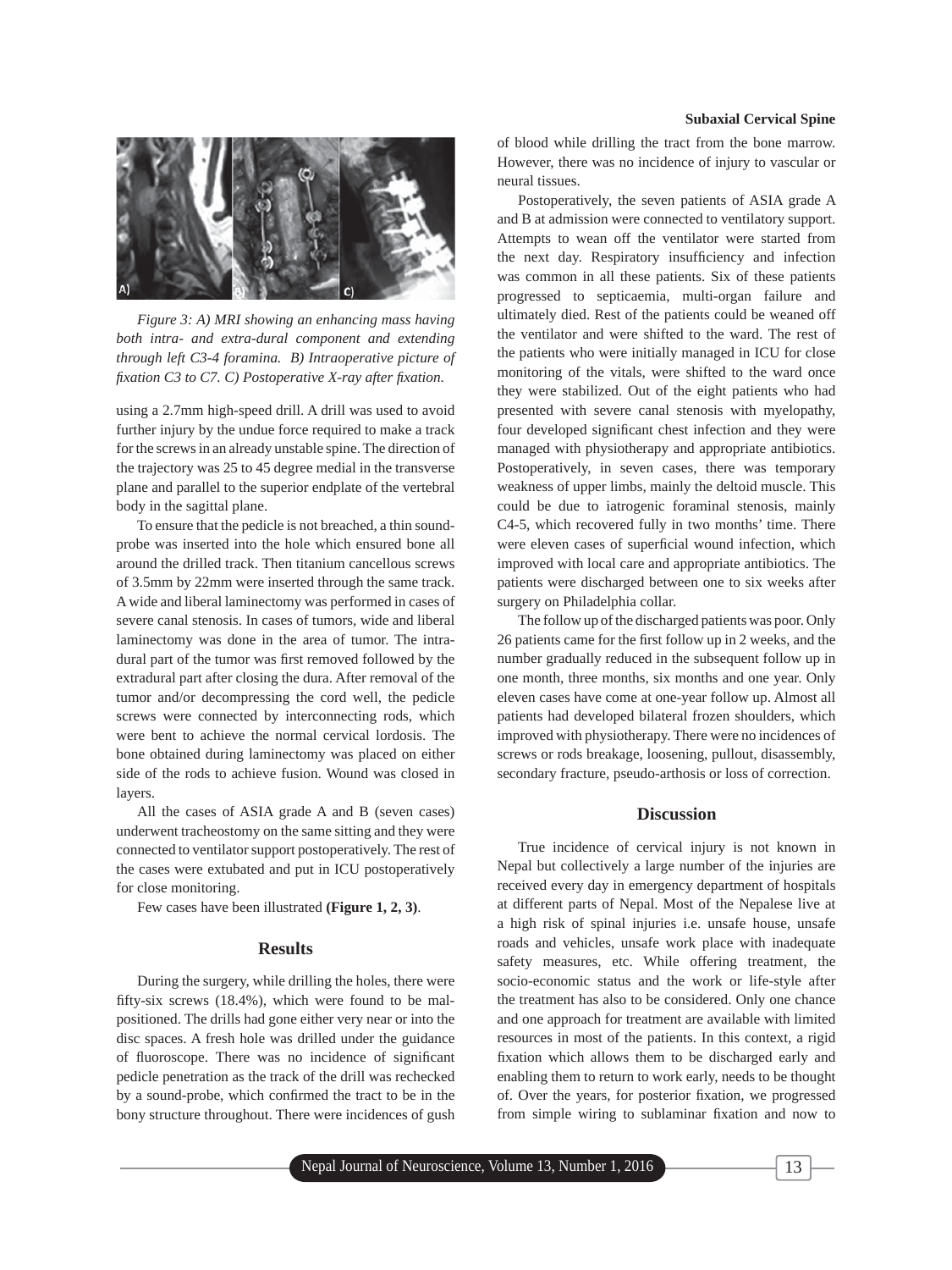| Total no. of cases                                                                                                                   | 38                             |
|--------------------------------------------------------------------------------------------------------------------------------------|--------------------------------|
| <b>Duration of study</b>                                                                                                             | February 2014 to December 2015 |
| <b>Etiology</b>                                                                                                                      |                                |
| Trauma                                                                                                                               | 24                             |
| Degeneration                                                                                                                         | 12                             |
| Tumor                                                                                                                                | $\overline{2}$                 |
| Age                                                                                                                                  | 24 to 76 years                 |
| <b>Sex</b>                                                                                                                           | 22 males and 16 females (11:8) |
| <b>Presentation</b>                                                                                                                  |                                |
| Trauma                                                                                                                               |                                |
| ASIA grade A                                                                                                                         | $\overline{4}$                 |
| ASIA grade B                                                                                                                         | 3                              |
| ASIA grade C                                                                                                                         | $\overline{4}$                 |
| ASIA grade D                                                                                                                         | 9                              |
| ASIA grade E                                                                                                                         | $\overline{4}$                 |
| Central cord syndrome                                                                                                                | 5                              |
| Compromised respiration                                                                                                              | 11                             |
| <b>Investigations</b> (X-ray, CT Scan and MRI)                                                                                       |                                |
| <b>Trauma</b>                                                                                                                        |                                |
| Two and more levels burst fracture<br>without displacement but had cord<br>contusion                                                 | 6                              |
| Multiple level lamina and spinous<br>processes fracture involving Cervico-<br>thoracic junction                                      | $\mathbf{2}$                   |
| Multiple level injuries of vertebral<br>bodies, spine and laminae without<br>significant anterior compression with<br>cord contusion | 9                              |
| Severe cord contusion in presence of<br>severe cervical canal stenosis at<br>multiple levels                                         | 7                              |
| Spondylotic myelopathy with severe<br>cervical canal stenosis                                                                        | 12                             |
| <b>Tumors</b>                                                                                                                        |                                |
| Radiological features of dumb bell<br>schwannoma at C4-5 and C5-6 levels                                                             | $\mathfrak{2}$                 |
| <b>Surgery</b>                                                                                                                       |                                |
| Transpedicular screw fixation                                                                                                        | 38                             |
| Tracheostomy                                                                                                                         | 7                              |
| <b>Results</b>                                                                                                                       |                                |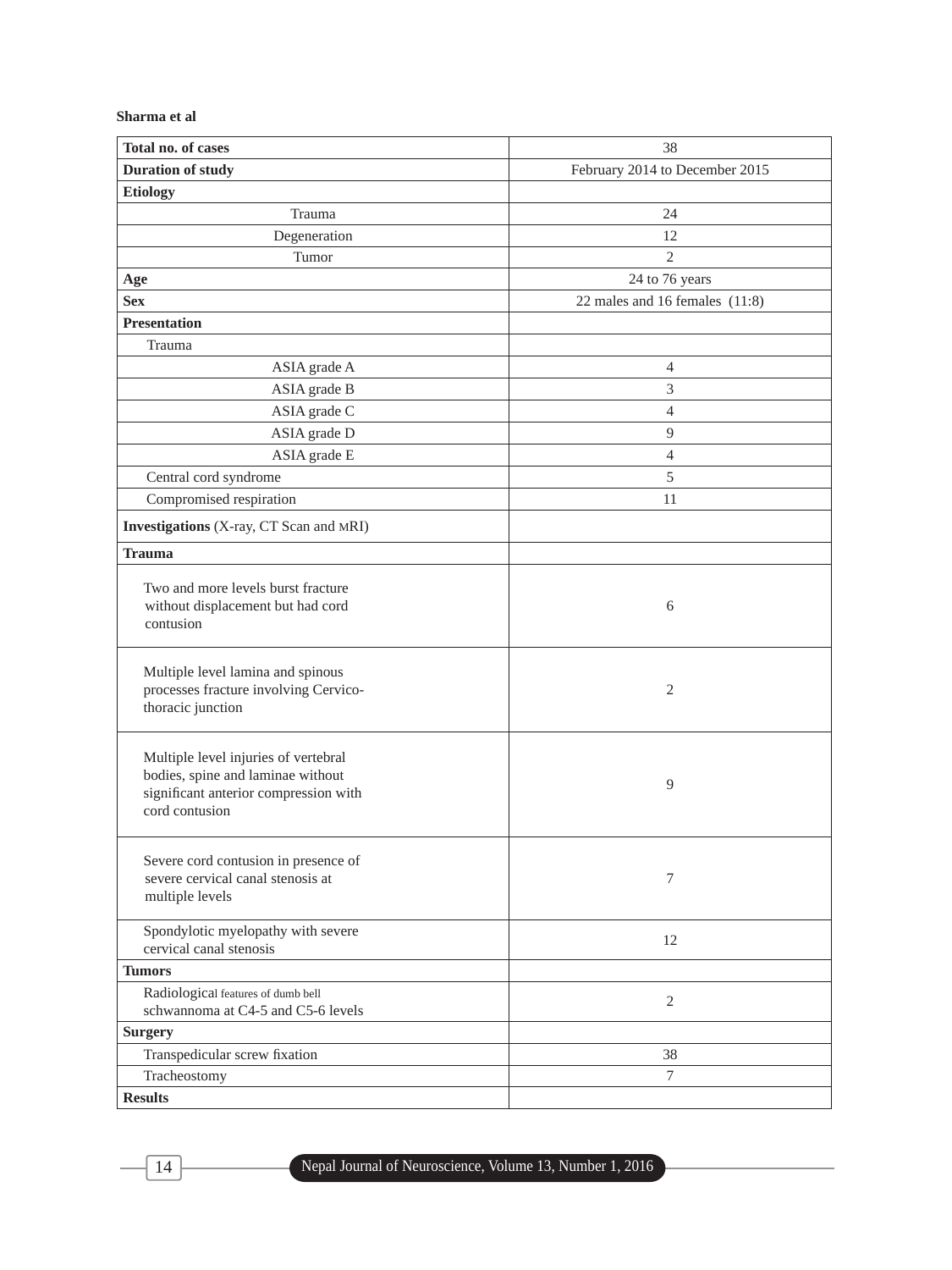| Hospital stay                      | 1 to 6 weeks                        |
|------------------------------------|-------------------------------------|
| Complications                      |                                     |
| Mis-directed screws                | 56 screws (18.4%)                   |
| Significant breach in the pedicles | None                                |
| Neurovascular injuries             | None                                |
| Postoperative weakness             | 7 (temporary)                       |
| Chest infection (significant)      | 12                                  |
| Screw related complications        | None                                |
| Deaths                             | 6 (Chest infection and septicaemia) |

*Table 1: Summary of cases*

screw fixation either by lateral mass or transpedicular approaches.18 Besides trauma, the procedure can be equally and very effectively used in other pathologies like tumors, degenerative diseases, spondylotic myelopathy and infections to stabilize the spine.<sup>1,6,10,11,36</sup>

Transpedicular fixation of cervical spine is feared and not recommended by many due to the risk of neurovascular injury, small size of the pedicles, the availability of other options like lateral mass fixation and the lack of safety data. Pioneers of posterior cervical spine like, Roy-Camille stated that except for placement of transpedicular screws at C2, placement of transpedicular screws into the C3-C6 pedicle would be an unacceptable risk to the vertebral artery, spinal cord, and nerve roots.<sup>41</sup> However, with our short experience, we felt that after knowing the cervical anatomy well, strictly following the bony landmarks and using image guidance to insert the screws, though neurovascular complications cannot be completely eliminated, transpedicular screw fixation is relatively safe and carries definitive and unique advantage over all the other procedure.<sup>6</sup>

Historically, transpedicular fixation was first performed in the second cervical spine in 1964 by Leconte<sup>30</sup> and then in 1979 by Saillant and Bleynia.43 However for subaxial spine, the approach was first used by Abumi and Colleagues in 19944 and by Jeannneret and Colleagues in 1994.19 Now the procedure is widely used throughout the world in different pathologies like trauma, tumor, degeneration, infection, etc<sup>5,6</sup> This technique relies on anatomical landmarks and accurate knowledge of the pedicles in relation to the vertebral artery and the nerve roots.13,19,23

There are some very distinct advantages of transpedicular approach when used in cervical spine. In the transpedicular procedure, the trajectory involves all the three columns of cervical spine. $21,32$  The screw traverses from the pedicle into the vertebral body from either side fixing all the three columns of spine as described by Denish.14 The screw also passes through the strongest

component of the spine, i.e. the pedicle and the vertebral body.<sup>26</sup> The fixation is therefore biomechanically very strong and rigid.4,21,25,27,29,44

With the length of the screw, angle used to put the screw i.e. 45 degrees and the direction of the traction exerted i.e. 90 degrees, the chance of screw pulling out is very minimal compared to other procedures.<sup>20,21,46</sup> Mean load to failure was significantly lower in pedicle screws  $(677 \text{ N})$  compared to that in lateral mass screws fixation (355 N). Thus the procedure has a high pullout resistances and significantly higher axial load-to-failure.<sup>42</sup> The procedure has significantly lower rate of loosening at the bone screw interface and a higher strength after fatigue testing.<sup>17,20</sup> Thus transpedicular fixation can be done even in osteoporotic bones with a good fusion rate.

Transpedicular fixation of cervical spine is considered now-a-days the most advantageous instrumentation in correction of flexible cervical kyphosis with preserved segmental motion.<sup>5,7</sup> It assists in correcting or preventing additional changes in spinal alignment, enhances fusion rates and allows early mobilization of the patient without the need for cumbersome external immobilization for long.5,3,7 In some pathologies, where both anterior and posterior approaches are needed, the spine can be effectively stablised with pedicle screw fixation obviating the need for anterior surgery.<sup>7,8,9</sup>

In cases of severe cervical canal stenosis with reversed lordosis, the teaching so far was to decompress the spine anteriorly by multilevel corpectomy and fix anteriorly with cages and plates. With transpedicular approach, the cervical spinal canal is widely opened after liberal laminectomy and then fixed posteriorly rigidly with pedicle screws, reestablishing the normal cervical lordosis by connecting the screws with a connecting rod, which is appropriately bent in accordance to the cervical curvature.<sup>1,10,28</sup> The approach can thus be used in deformity correction as well. Cervical laminectomy with transpedicular insertion technique is known to be a single staged biomechanically stronger method in cervical pathologies.<sup>6,7,11</sup>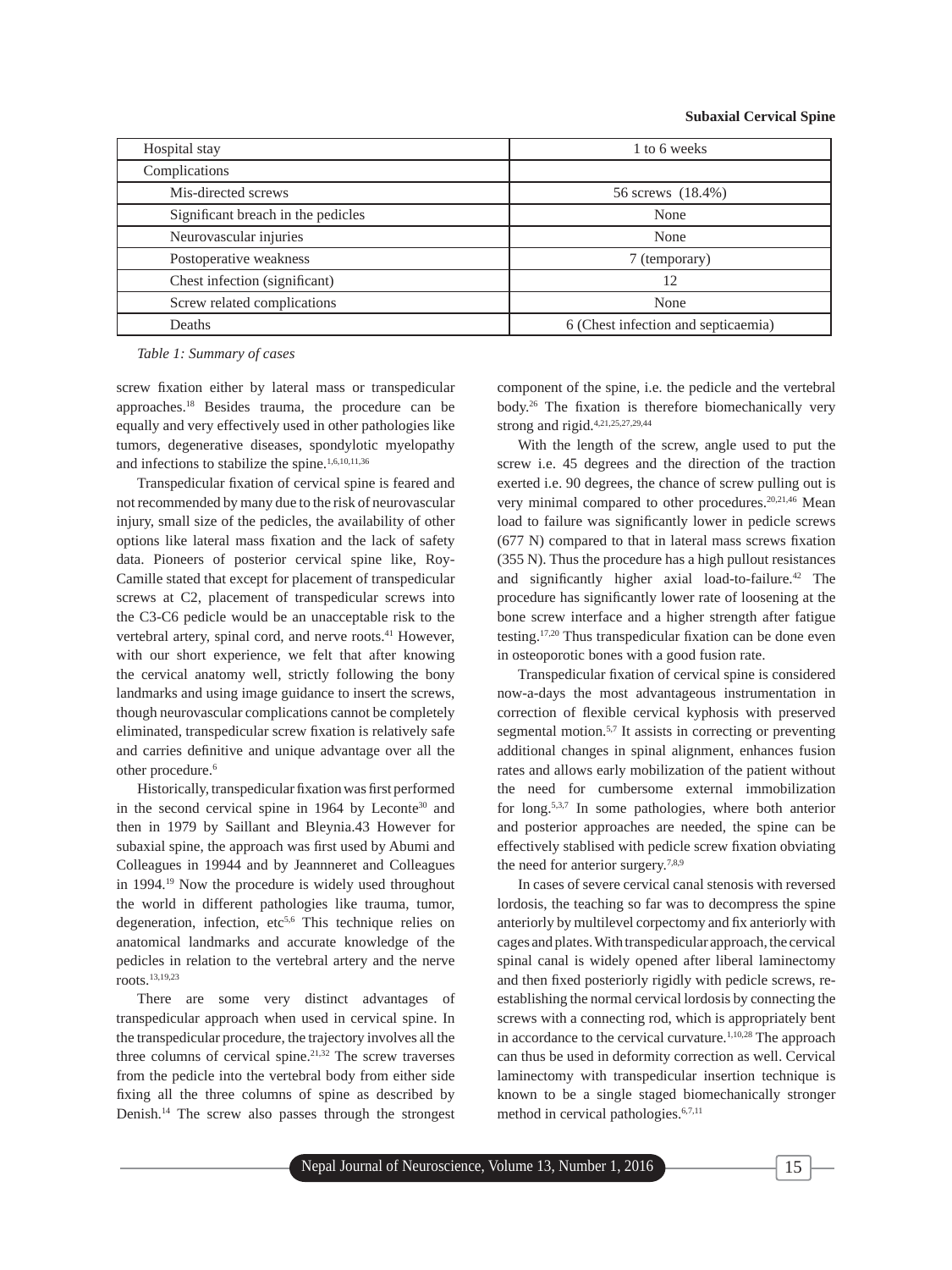The point of entry of the screws is 3 mm lateral to the midline of the lateral mass and trajectory is directed from lateral to medical direction. This gives an extra and adequate space for a wide laminectomy in case of severe canal stenosis and in cases of tumor resection where one may need to go as lateral as possible. In cervical spondylotic myelopathy with severe canal stenosis, laminoplasty is suggested since long but when it is combined with transpedicular screw fixation, the long term result have been shown to be better as it not only stabilizes but also corrects and maintain normal alignment of cervical spine.34 In "re-do" cases where patients have already undergone laminectomy, cervical spine can still be stabilized by transpedicular approach because in this approach lamina is not needed as stabilizing anchor.10

The injury at cervico-thoracic junction is difficult to fix anteriorly, particularly if the patient has a short neck. Cervico-thoracic junction being the junction of mobile and a rigid segment of spine, a rigid fixation is necessary, as the region has to bear a significant force during movement. Such a spine can be fixed posteriorly using transpedicular approach very rigidly without incidence of pseudoarthrosis or loosening of the screws.12,13,37

The main complication associated with transpedicular fixation is breach in the pedicles with high chance of neurovascular complications.24 To prevent the screw breaching the pedicle and the subsequent complications, the anatomy of the pedicles and vertebral artery have to be studied very carefully by CT scan, CT or MR angiogram and MRI.35 Different ways have been described to pass the screws through the pedicles into the vertebral bodies without breaching the pedicle and preserving neurovascular structures. The initial techniques were based on the surface markings of the posterior elements of cervical spine. Abumi et al opened the articular mass down to the introitus of the pedicle4 and probed the pedicle. Karaikovic et al.<sup>23</sup> used a modified funnel technique and then inserted the screw under fluoroscopy guidance. Compared to fluoroscopy-guided insertion, the accuracy of pedicle screw insertion through the pedicle into the vertebral body is reported to be better with direct palpation after laminotomy or partial laminectomy33,38 and best with computer-assisted placement.22,25,31,39,40 Such a computer navigation system or neuro-navigation system is not usually available in most of the institutes including ours. However, directing the screw under fluoroscopy can give a comparable result.47 There has been report of free hand placement of the screws but the incidence of misdirection, misplacement, neuro-vascular injury was very high and is not recommended.<sup>45</sup> The overall incidence of malposition has been quoted to be between 16 to 26%.<sup>16,31</sup> The incidence of significant misplacement of the screws

requiring re-insertion with fluoroscopy guidance in our series was 18.4%.

In seven cases, there was weakness of deltoid muscles (C5 root) postoperatively. This has been described to be due to further narrowing of a pre-existing foraminal stenosis and excessive reduction of translational deformity during fixing of the screws tightly.<sup>2,15</sup> The temporary weakness of the deltoid muscle gradually improved with physiotherapy. In these cases, during surgery foraminal decompression (foraminotomy) is recommended before tightening the pedicle screws.

### **Conclusions**

Transpedicular fixation of unstable cervical spine provides a good correction of sagittal alignment, has a high-fusion rate and a few surgical complications. It provides the most rigid posterior fixation technique with superior stability and resistance to screw pullout. Though being considered by some to be a high unacceptable risk surgery, with good anatomical knowledge and methodical procedure, it has minimal chance of neurovascular compromise and is a good and safe surgery. After realizing these advantages, transpedicular screw fixation in cervical spine is becoming a popular spine surgeon's armamentarium.

## **Confl ict of interest**

Author declares that there is no actual or potential conflict of interest with organizations in relation to this article.

# **References**

- 1. Abumi K. Cervical spondylotic myelopathy: posterior decompression and pedicle screw fixation. **European Spine Journal 24:** 186-196, 2015
- 2. Abumi K, Ito M, Kaneda K. Surgical treatment of cervical destructive spondyloarthropathy (DSA). **Spine 25:** 2899–2905, 2000
- 3. Abumi K, Ito M, Sudo H. Reconstruction of the subaxial cervical spine using pedicle screw instrumentation. **Spine 37:** 349–356, 2012
- 4. Abumi K, Itoh H, Taneichi H, Kaneda K. Transpedicular screw fixation for traumatic lesions of the middle and lower cervical spine: description of the techniques and preliminary report. **J Spinal Disord 7:** 19-28, 1994
- 5. Abumi K, Kaneda K. Transpedicular screw fixation for reconstruction of the cervical spine; Proceedings of the 62nd Meeting of the American Academy of Orthopedic Surgeons: Orland, FL, USA, 1995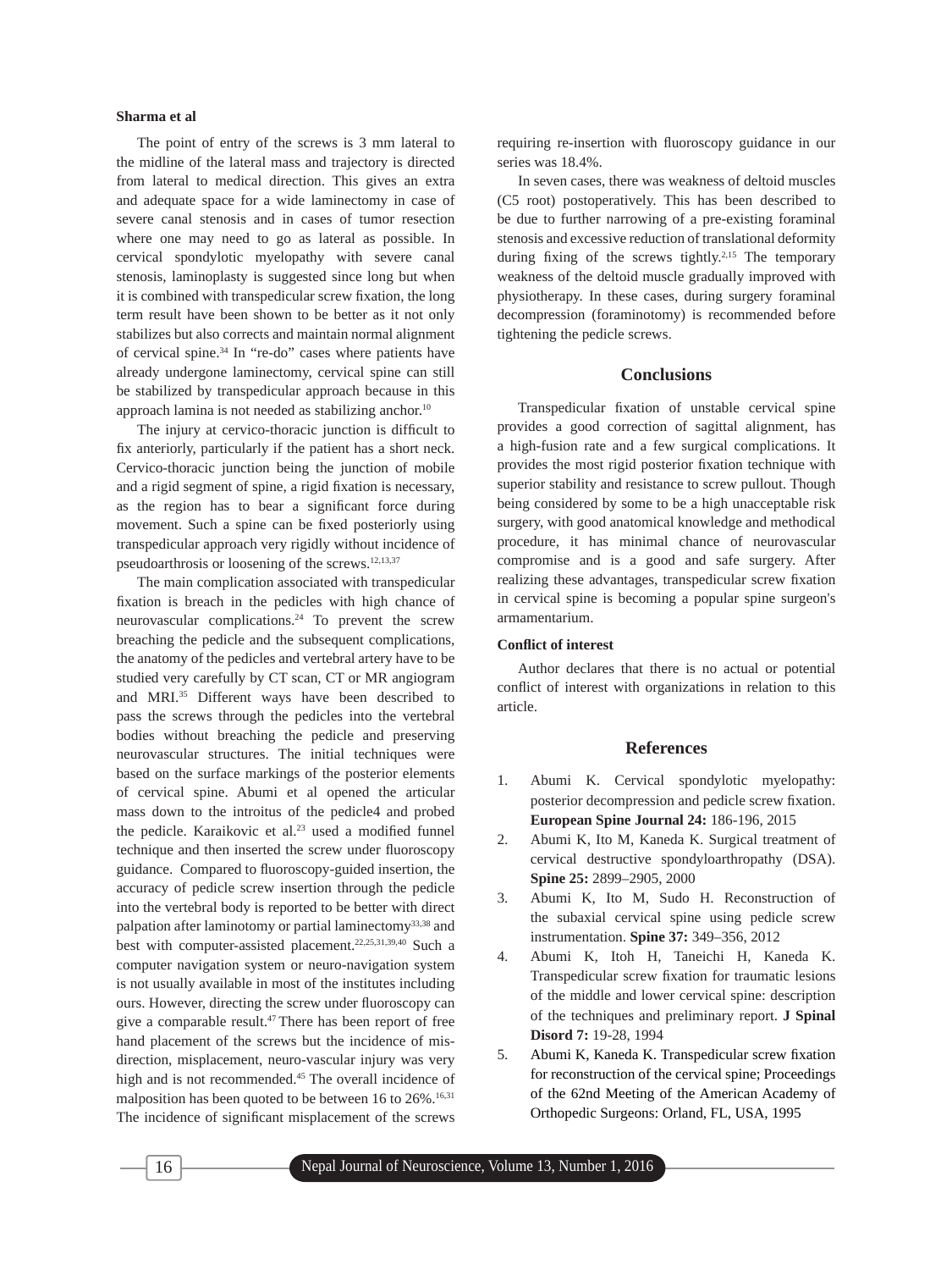- 6. Abumi K, Kaneda K. Pedicle screw fixation for non-traumatic lesions of the cervical spine. **Spine 22(16):** 1853-1863, 1997
- 7. Abumi K, Kaneda K, Shono Y, Fujiya M. Onestage posterior decompression and reconstruction of the cervical spine by using pedicle screw fixation systems. **J Neurosurg 90:** 19–26, 1999
- 8. Abumi K, Shono Y, Ito M, et al. Complications of pedicle screw fixation in reconstructive surgery of the cervical spine. **Spine 25(8):** 962–969, 2000
- 9. Abumi K, Shono Y, Kotani Y, et al. Indirect posterior reduction and fusion of the traumatic herniated disc by using a cervical pedicle screw system. **J Neurosurg 92:** 30–37, 2000
- 10. Abumi K, Shono Y, Taneichi H, Ito M, Kaneda K. Correction of cervical kyphosis using pedicle screw fi xation systems. **Spine 24(22):** 2389–2396, 1999
- 11. Abumi K, Takada T, Shono Y, Kaneda K, Fujiya M. Posterior occipitocervical reconstruction using cervical pedicle screws and plate-rod systems. **Spine 24(14):** 1425–1434, 1999
- 12. Albert TJ, Klein GR, Joffe D, Vaccaros AR. Use of cervicothoracic junction pedicle screws for reconstruction of complex cervical spine pathology. **Spine 23(14):** 1596–1599, 1998
- 13. Barrey C, Cotton F, Jund J, Mertens P, Perrin G. Transpedicular screwing of the seventh cervical vertebra: anatomical considerations and surgical technique. **Surg Radiol Anat 25(5–6):** 354–360, 2003
- 14. Denis F. Spinal instability as defined by the threecolumn spine concept in acute spinal trauma. **Clin Orthop Relat Res (189):** 65-76, 1984
- 15. Heller JG, Silcox DH III, Sutterlin CE III. Complications of posterior cervical plating. **Spine 20(22):** 2442–2448, 1995
- 16. Hojo Y, Ito M, Suda K, Oda I, Yoshimoto H, Abumi K. A multicenter study on accuracy and complications of freehand placement of cervical pedicle screws under lateral fluoroscopy in different pathological conditions: CT-based evaluation of more than 1,000 screws. **Eur Spine J 23(10):** 2166–2174, 2014
- 17. Ito Z, Higashino K, Kato S, Kim SS, Wong E, Yoshioka K, Hutton WC. Pedicle screws can be 4 times stronger than lateral mass screws for insertion in the midcervical spine: a biomechanical study on strength of fixation. **J Spinal Disord Tech 27(2):** 80-85, 2014
- 18. James K. Liu, Kaushik Das, MD. Posterior Fusion of the Subaxial Cervical Spine: Indications and Techniques. **Neurosurg Focus 10(4):** E7, 2001
- 19. Jeanneret B, Gebhard JS, Magerl F. Transpedicular

screw fixation of articular mass fracture-separation: Results of an anatomical study and operative technique. **J Spinal Disord 7(3):** 222–229, 1994

- 20. Johnston TL, Karaikovic EE, Lautenschlager EP, Marcu D. Cervical pedicle screws vs. lateral mass screws: uniplanar fatigue analysis and residual pullout strengths. **Spine J 6(6):** 667–672, 2006
- 21. Jones EL, Heller JG, Silcox DH, Hutton WC. Cervical pedicle screws versus lateral mass screws. Anatomic feasibility and biomechanical comparison. **Spine 22(9):** 977–982, 1997
- 22. Kamimura M, Ebara S, Itoh H, Tateiwa Y, Kinoshita T, Takaoka K. Cervical pedicle screw insertion: assessment of safety and accuracy with computerassisted image guidance. **J Spinal Disord 13(3):** 218–224, 2000
- 23. Karaikovic EE, Kunakornsawat S, Daubs MD, Madsen TW, Gaines RW Jr. Surgical anatomy of the cervical pedicles: landmarks for posterior cervical pedicle entrance localization. **J Spinal Disord 13(1):** 63–72, 2000
- 24. Kast E, Mohr K, Richter HP, Börm W. Complications of transpedicular screw fixation in the cervical spine. **Eur Spin J 15(3):** 327–334, 2006
- 25. Kotani Y, Abumi K, Ito M, Minami A. Improved accuracy of computer-assisted cervical pedicle screw insertion. **J Neurosurg 99:** 257–263, 2003
- 26. Kotani Y, Cunningham BW, Abumi K, McAfee PC. Biomechanical analysis of cervical stabilization systems. An assessment of transpedicular screw fixation in the cervical spine. **Spine 19(22):** 2529– 2539, 1994
- 27. Kothe R, Ruther W, Schneider E, Linke B. Biomechanical analysis of transpedicular screw fixation in the subaxial cervical spine. **Spine 29(17):** 1869–1875, 2004
- 28. Kotil K, Ozyuvaci E. Multilevel decompressive laminectomy and transpedicular instrumented fusion for cervical spondylotic radiculopathy and myelopathy: A minimum follow-up of 3 years. **J Craniovertebr Junction Spine 2(1):** 27–31, 2011
- 29. Kowalski JM, Ludwig SC, Hutton WC, Heller JG. Cervical spine pedicle screws: a biomechanical comparison of two insertion techniques. **Spine 25(22):** 2865–2867, 2000
- 30. Leconte P. Fracture et luxation des deux premières vertèbres cervicales. In: Judet R, editor. Luxation Congenénitale de la Hanche: Fractures du Coude-pied Rachis Cervical. Actualités de Chirurgie Orthopédique de l'Hö pital Raymond-Poincaré. Paris: Masson et Cie: 147–166, 1964 (French)
- 31. Ludwig SC, Kowalski JM, Edwards CC 2nd, Heller